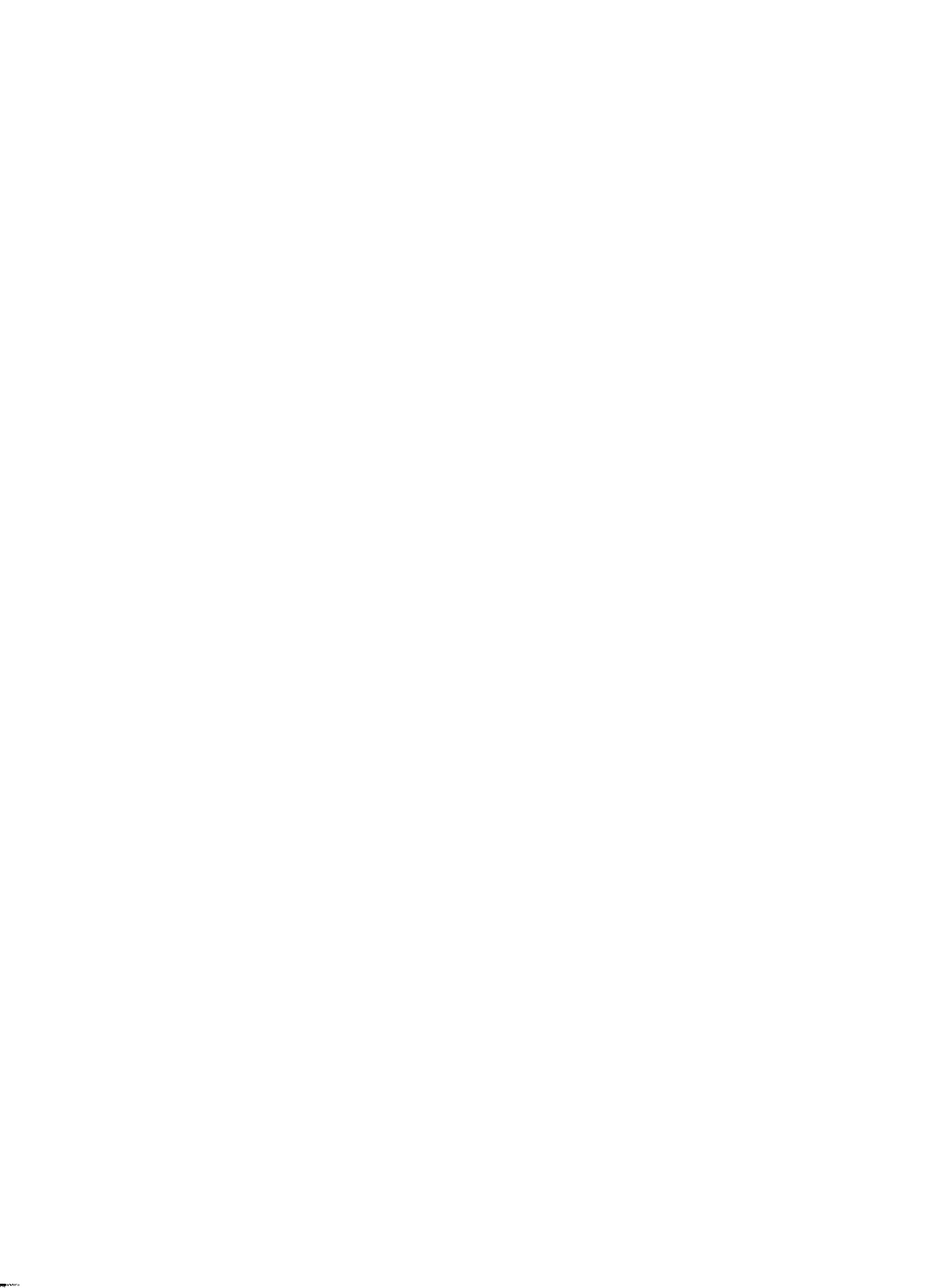# **Computer Can Choose Sowing Strategies for Containerized Seedlings**

William D. Pepper and W. Douglas Hodge

# **INTRODUCTION**

A crucial problem for nursery managers in growing containerized seedlings results from blank containers. If the overall germination and survival rate is low and a single seed is planted in each container, the number of blank containers will be high, and the cost of carrying these blanks may be unacceptable. Because of the high cost of growing containerized seedlings, efficient methods are needed to deal with the problem caused by blank containers.

The proportion of blank containers can be reduced by planting more than one seed in some or all containers. However, this remedial action requires the sowing of additional seeds and will result in multiple excess seedlings for some containers, which must be thinned and discarded or replanted.

Thus, the nursery manager needs a sowing strategy that deals effectively with the problem of blanks. But the strategy must not impose a severe penalty in terms of additional seed-related and thinning costs.

In this paper we present an interactive computer program (CONSOW) that enables the user to choose an optimal sowing strategy. The strategy is optimal in the sense that it minimizes a penalty function which reflects the cost of carrying blank containers and costs of remedial actions taken to combat the problem of blanks.

CONSOW, written in the programming language BASIC, was developed on a Hewlett-Packard 9830A microcomputer. The 9830A version is one of many versions of BASIC that exist today, and most are machine-dependent. Therefore, some modifications might be necessary to run CONSOW on other computers.

CONSOW was also written in ANS FORTRAN IV-1977. This program is not interactive, as is the BASIC version, but the input variables are entered on cards and the job is run in the batch mode. Both programs are punched on cards and copies can be acquired from the Southern Forest Experiment Station, Biometrics Branch, T-10210 U.S. Postal Services Building, 701 Loyola Avenue, New Orleans, Louisiana 70113.

#### **SOWING STRATEGIES**

Choosing a sowing strategy amounts to specifying values  $0 \le X_j \le 1$ ,  $\Sigma_j X_j = 1$  (j = 1, 2, ..., n) where  $X_j$  = fraction of total number of containers in which j seeds are planted. In practical container operations the number of seeds does not generally exceed three, so it is only necessary to choose values for  $X_1, X_2$ , and  $X_3$ . In practice, containers may be grouped in trays or blocks of 70 to several hundred individuals, in which case  $X_i$ refers to the fraction of trays or blocks in which each container receives j seeds.

In this paper, sowing is presumed to be accomplished by a widely used technique employing a vacuum-operated seeder (Carlson, 1979). This type of seeder uses a vacuum to hold single seeds over holes in a template. When the vacuum is released, the seeds drop into cavities beneath the holes. A sowing strategy is accomplished by making j passes over  $(M)(X_i)$  trays, where  $M =$  total number of trays and  $j = 1, 2, 3$ .

The program provides two sowing options for producing a given number of seedlings: Option 1. Blank containers are not replanted, but excess seedlings are thinned. Option 2. Use a sowing strategy for which the predicted number of blanks does not exceed the predicted number of excess seedlings. Remove enough excess seedlings to replant blanks, insuring that each cell is occupied, and thin the remaining excess seedlings.

William D. Pepper is Mathematical Statistician, W. Douglas Hodge is Research Forester, Southern Forest Experiment Station, Forest Service-USDA, New Orleans, La.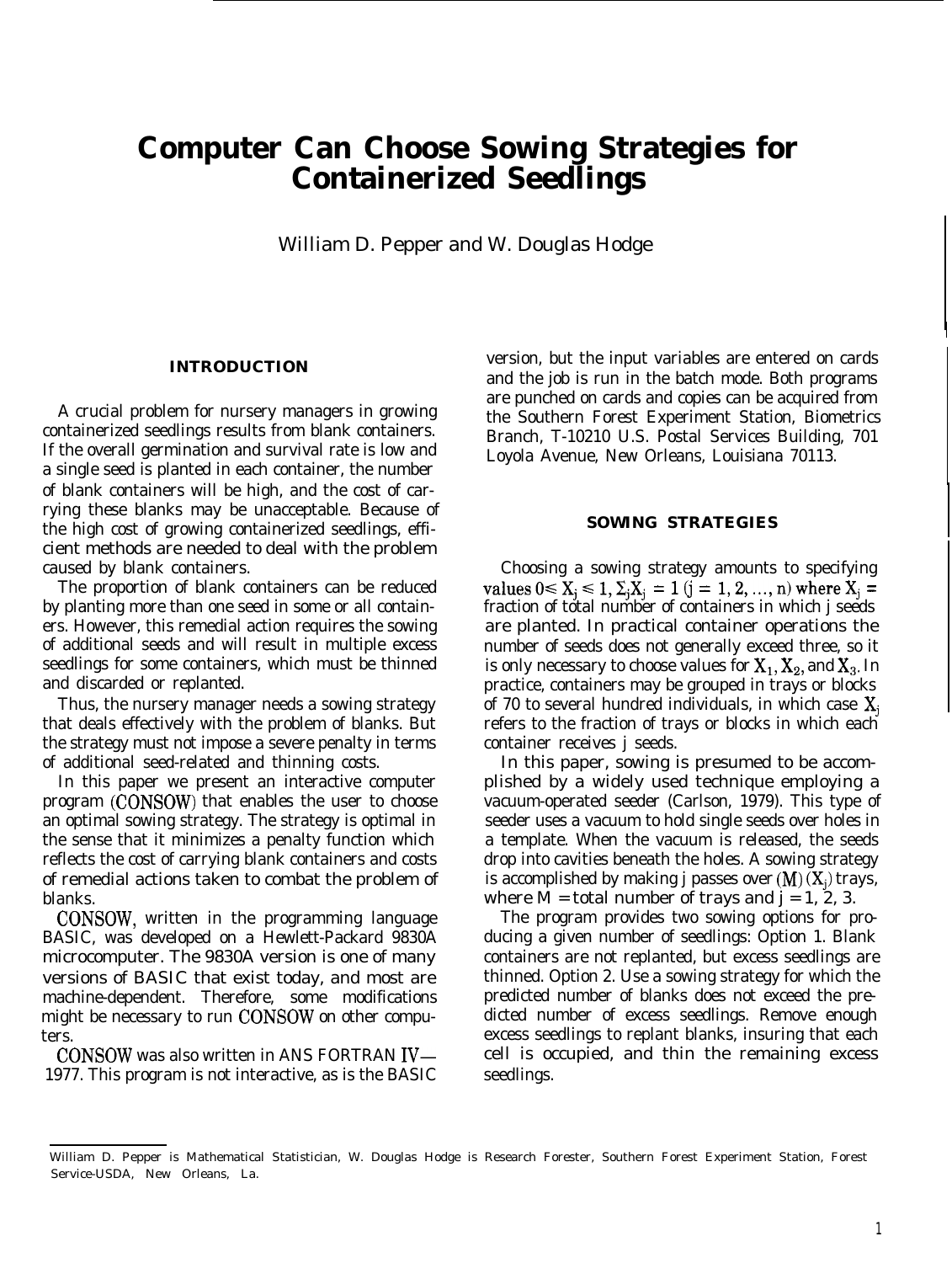#### MATHEMATICAL BASIS OF THE PROGRAM

# Explanation of Symbols

The key quantities in a sowing strategy are total number of containers (N), total number of seeds (S), predicted number of plantable seedlings before thinning  $(\hat{Z})$ , predicted number of plantable seedlings after each occupied cell is thinned to one seedling (Y), predicted number of excess seedlings (E), and predicted number of blank containers  $(B)$ . These quantities are computed as follows in terms of germination and survival rates and sowing frequencies:

[1]  $S = N(X_1 + 2X_2 + 3X_3), \overline{S} = S/N$ ,

$$
\begin{array}{lll}\n\text{[2]} & \hat{Z} = N(\hat{P}_{11}X_{1} + (\hat{P}_{12} + 2\hat{P}_{22})X_{2} + (\hat{P}_{13} + 2\hat{P}_{23} + 3\hat{P}_{32})X_{3}), & Z = \hat{Z}/N,\n\end{array}
$$

[3] 
$$
\hat{Y} = N(\hat{P}_{11}X_1 + (\hat{P}_{12} + \hat{P}_{22})X_2 + (\hat{P}_{13} + \hat{P}_{23}X_3), \hat{Y} = Y/N,
$$

- $[4] \qquad \hat{E} = N(\hat{P}_{22} X_2 + (\hat{P}_{23} + 2\hat{P}_{33})X_3), \ \hat{\vec{E}} = \hat{E}/N,$
- [5]  $\vec{B} = N(\hat{P}_{01} X_1 + \hat{P}_{02} X_2 + \hat{P}_{03} X_3), \vec{B} = \vec{B}/N,$

where

 $\hat{P}_{ii}$  = estimated probability of producing i plantable seedlings given that  $j$  seeds were planted  $(i =$ 0, 1, 2, 3;  $j = 1$ , 2, 3;  $i \le j$ ).

These probabilities may be estimated with the binomial formula  $\mathbf{\hat{P}}_{ij} = \frac{j!}{(j-i)!(i)!} (\hat{\mathbf{p}})^i (1-\hat{\mathbf{p}})^{j-i} i = 0, 1, 2, ..., j,$ where  $\hat{p}$  = estimated germination and survival rate. In practice, this estimate will often represent an overall average germination and survival rate for a composite of seedlots. Naturally, the reliability of the estimate is influenced by the amount of variation within and among seedlots, but will usually not be quantified because of the lack of estimates for these variances. For a discussion of the validity of using this model to compute the  $\overline{P}_{ij}$ 's see Pepper and Barnett (1981a).

#### Cost Components of a Penalty Function

It is neither realistic nor necessary to identify all costs that might occur in the production of a containergrown seedling. Rather, a function is defined to reflect the penalty when blanks occur and remedial actions are taken.

As a point of departure, consider the extreme case of perfect seed and seedling performance with 100 percent germination and survival. In this case, a single seed is planted in N cells and N seedlings are produced; no thinning is necessary and no blanks occur. Thus, the seed-related cost for the first N seeds is not regarded as a penalty. But in reality, blanks do occur and the sowing strategy chosen aims to reduce blanks. The additional number of seed required is  $S - N$  and the additional cost is  $(C_{sd} + C_{sw})$  (S - N) where

 $C_{sd}$  = cost per seed and

 $C_{\rm sw}$  = cost per seed for sowing.

The cost of carrying blanks and/or replanting blanks is  $(C_b)$  (number of blanks carried) +  $(C_i)$  (number of blanks replanted) where

- $C_b$  = cost per cell for carrying blanks and
- $C_r$  = cost per cell for removing the required number of excess seedlings and replanting blanks.

The cost for thinning excess seedlings is  $(C_t)$  (number of excess seedlings) where

 $C_t$  = cost per seedling for thinning seedlings not used for replanting blanks.

It is assumed that the cost of sowing is the same for each seed. This assumption seems logical since the seeder must make a pass over the tray of cells for each seed planted per cell. The cost for thinning is assumed to be the same for each seedling. The cost of replanting a blank cell consists of the cost of removing an excess seedling from another cell and transplanting it to the blank cell. The mortality of transplanted seedlings is assumed to be negligible. The cost of carrying a blank cell is defined as the cost of the container plus the cost of the medium. Container costs vary according to the type and the number of times that they can be reused. For a discussion of the above assumptions see Pepper and Barnett (1981b).

The sum of the independent contributions of the components described above is the total penalty, including the cost of blanks and the cost of remedial actions to reduce blanks. CONSOW enables the user to choose a strategy  $(X_1, X_2, X_3)$  to minimize the predicted total penalty.

The formula for calculating predicted penalty depends on the sowing option used. For Option 1 the predicted penalty is

$$
[\mathbf{6}] \qquad \hat{\mathbf{P}}_{\mathbf{c}} = (\mathbf{C}_{\mathbf{sd}} + \mathbf{C}_{\mathbf{sw}}) (\mathbf{S} - \mathbf{N}) + \mathbf{C}_{\mathbf{b}} \hat{\mathbf{B}} + \mathbf{C}_{\mathbf{t}} \hat{\mathbf{E}}.
$$

For Option 2 the predicted penalty is

[7] 
$$
\hat{P}_c = (C_{sd} + C_{sw}) (S - N) + C_r \hat{B} + C_t (\hat{E} - \hat{B}).
$$

Constraints on Sowing Frequencies

The first step in formulating a container sowing problem specifies the required number of seedlings  $(Y_R)$  to be produced and the number (N) of containers. In the case of Option 1,  $X_1, X_2, X_3$  will be chosen to minimize the predicted penalty subject to the constraint that the predicted number of seedlings is not less than the required number. Mathematically, the problem is to minimize

 $\hat{P}_c = (N)$   $(C_1X_1 + C_2X_2 + C_3X_3)$ , subject to  $\begin{array}{lll} [8] & {\cal N}(\hat{P}_{11}X_{1} + (\hat{P}_{12} + \ \hat{P}_{22})\ X_{2} + (\hat{P}_{13} + \ \hat{P}_{23} + \ \hat{P}_{33})X_{3}) \\ & > Y_{R} \end{array}$  $X_1 + x_2 + x_3 = 1$  $X_1, X_2, X_3 \ge 0$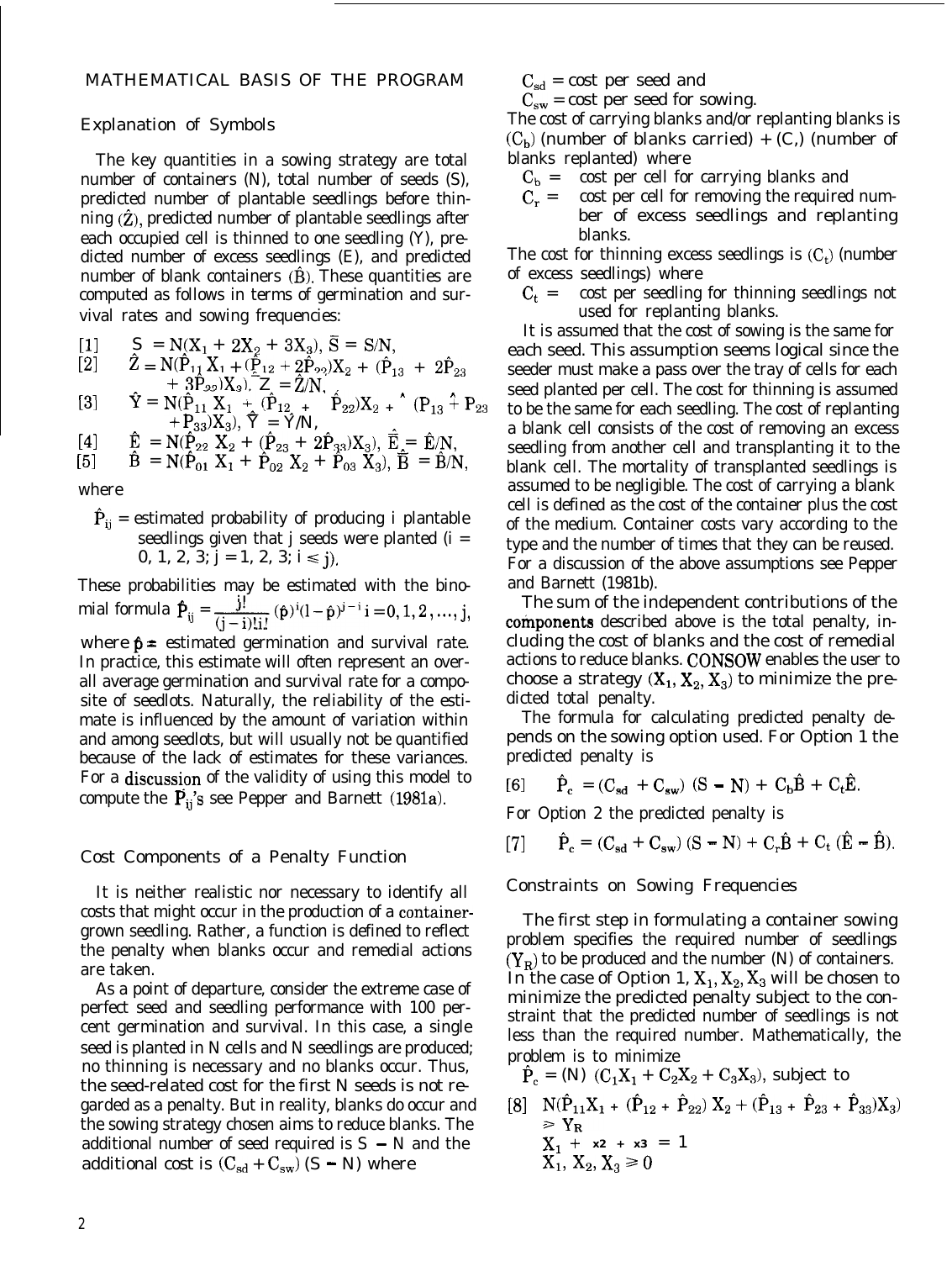where

$$
\begin{array}{ccc} C_1 & = & C_b P_{01} \\ C_2 & = & C_{sd} \; + \; C_{sw} \; + \; C_b \hat{P}_{02} \; + \; C_t \hat{P}_{22}, \end{array}
$$

and

$$
C_3 = 2(C_{sd} + C_{sw}) + C_b \hat{P}_{03} + (\hat{P}_{23} + 2\hat{P}_{33})C_t
$$

Dividing the first constraint by N yields the required number of seedlings per cell  $(\overline{Y}_R)$  on the right hand side of the inequality. This quantity is to be distinguished from Y defined in [3] above.

With Option 2, the optimization problem is to minimize the predicted penalty subject to the constraint that the predicted number of blanks does not exceed the predicted number of excess seedlings. Mathematically, we minimize

$$
\hat{P}_c = (N) (K_1 X_1 + K_2 X_2 + K_3 X_3)
$$

subject to

$$
[9] N \{ -\hat{P}_{01}X_1 + (\hat{P}_{22} - \hat{P}_{02})X_2 + (\hat{P}_{23} + 2\hat{P}_{33} - \hat{P}_{03})X_3 \} \ge 0
$$
  
\n
$$
X_1 + X_2 + X_3 = 1
$$
  
\n
$$
X_1, X_2, X_3 \ge 0
$$

where

$$
\begin{array}{lll} K_1 & = \; (C_r \; - \; C_t) \hat{P}_{01} \\ K_2 & = \; C_{sd} \; + \; C_{sw} \; + \; (C, \; \; - \; C_t) \hat{P}_{02} \; + \; C_t \hat{P}_{22} \\ K_3 & = \; \; 2 (C_{sd} \; + \; C_{sw}) \; + \; (C, \; - \; C_t) \hat{P}_{03} \; + \; C_t \; (\hat{P}_{23} \\ & \; + \; 2 \hat{P}_{33}). \end{array}
$$

Since the penalty function and constraints are linear in the X's and the constraints define a convex set of admissable solutions, linear programming can be used to determine the optimal solution. Solutions at corners or vertices of the set of admissable solutions are termed extreme points in linear programming problems and are known to be the only candidates for optimality. Since the number of extreme point solutions is small, the optimal one can be found by inspecting the value of the penalty function at each of these.

In linear programming problems of greater complexity with large numbers of extreme points, iterative procedures, usually computer-oriented, lead to optimal solutions without examining each extreme point in the set of admissable points.

# **USING THE PROGRAM**

#### **User-Supplied Information**

CONSOW prompts the user for values of 13 variables that deal with costs, alternatives for program changes, sowing options, and rates of survival. The first variable needed in the program is the option variable. A value of 1 (transplanting-no) or 2 (transplanting-yes) is entered for Option 1 or 2 respectively.

The next required variable is the germination and survival rate (p), which is entered as a decimal fraction between 0.00 and 1.00.

In Option 1, four different costs are entered. They are the cost per thousand seeds  $(C_{sd})$ , cost per thousand seeds for sowing  $(C_{sw})$ , cost per thousand seedlings for thinning seedlings not used for replanting blanks  $(C_t)$ , and the cost per thousand cells for carrying blank cells  $(C<sub>b</sub>)$ .

In Option 2, three of the costs are identical: Cost per thousand seeds, cost per thousand seeds for sowing, and cost per thousand seedlings for thinning seedlings not used for replanting blanks. The only difference is that the cost of carrying blank cells is replaced by the cost per thousand seedlings for removing the required number of excess seedlings and replanting blank cells  $(C_r)$ . In Option 1, blank cells are not replanted.

The required number of seedlings per container  $(Y_R)$ , found by dividing the required number of seedlings by the total number of containers available, must be entered. This number is to be distinguished from the predicted number of seedlings  $(Y)$  per cell.

The remaining variables deal with altering the user-supplied variables. There are a series of 5 questions to be answered yes or no. The first question deals with whether or not changes will be made. If not, the program will end. Any combination of the remaining four independent alternatives is possible. The alternatives are: (1) begin a new page, (2) change the germination and survival rate, (3) change the cost coefficients and (4) change the required number of seedlings per container in Option 1.

#### **Operations Performed by the Program**

CONSOW is divided into two sections, a section for Option 1 and a section for Option 2. The operations in each section are similar; only the sets of cost coefficients are different, and the predicted number of seedlings is calculated after thinning for Option 1 and before thinning for Option 2. The operations can be identified by comment statements in the listing of the program in Appendix 1.

The program performs the following operations:

(1) Prompts the user for a choice of options and prints the appropriate headings.

(2) Given the germination and survival rate, the binomial probabilities, needed in the constraints and prediction equations, are calculated and summed.

(3) Prompts the user for the cost of seeds, the cost of sowing, and the cost of thinning excess seedlings not used for replanting blanks.

(4) For Option 1, prompts user for required number of seedlings per container to be produced and for the cost per thousand cells of carrying blank cells. For Option 2, the user supplies the cost per thousand seedlings for removing the required number of excess seed-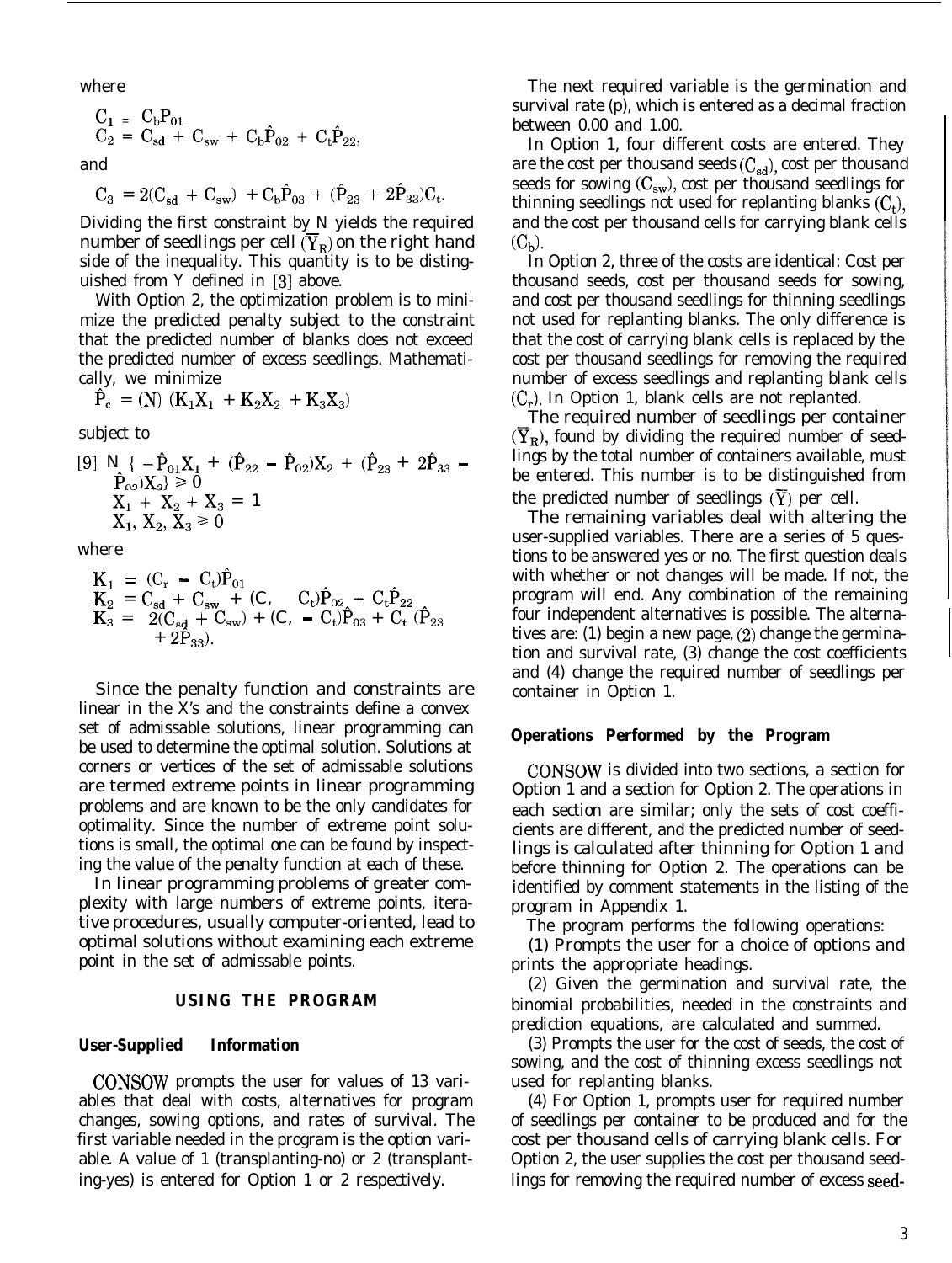lings and replanting blank cells. The required number of seedlings per container is set to one in Option 2 because all of the blank cells are replanted with the thinned seedlings.

(5) Determines all extreme point solutions, *i.e.* sets of values for  $X_1$ ,  $X_2$ , and  $X_3$  satisfying specified constraints.

(6) Determines the expected number of excess seedlings per cell, the predicted number of plantable seedlings per cell after thinning for Option 1 and before thinning for Option 2, and the average number of seeds per cell.

(7) Calculates cost coefficients for the penalty function, the penalty per thousand cells in dollars, and the penalty per thousand seedlings in dollars. The final tables are printed for the option selected.

(8) Alternatives are given to end the program or to analyse a new problem with new linear programming model parameters.

### **An Example**

Suppose Option 1 is used in an operation requiring 300,000 seedlings. Assume that p = 0.7 and cost values are  $C_{sd} = $1.70$  per 1,000 seeds,  $C_{sw} = $4.04$ per 1,000 seeds,  $C_t$  = \$8.37 per 1,000 seedlings' and  $C_b$ = \$13.00 per 1,000 cells'. The decision is made to use  $N = 375,000$  containers for a mean yield of  $300,000/$ 375,000 = 0.8 seedlings per container.

Appendix 2 provides a computer printout containing an exhaustive list of four extreme point solutions for this problem. For each extreme point solution penalty per thousand containers is computed

 $\hat{P}_c = C_1 X_1 + C_2 X_2 + C_3 X_3,$ 

where  $C_i$ 's are calculated as shown in equation [8]. Penalty per thousand seedlings produced is  $\tilde{P}_s = \tilde{P}_c/\tilde{Y}$ . By computing penalty values at each extreme point we find that  $(X_1, X_2, X_3) = (0.52, 0.48, 0.00)$  produces the smallest value. The theory of linear programming assures us that this choice of X's produces the absolute minimum penalty for the given set of constraints.

Suppose Option 2 is used in an operation requiring a yield of 375,000 seedlings with 375,000 containers. This obviously implies  $Y_R = 1$ . Assume that cost values are the same as above except that  $C<sub>b</sub>$  is replaced by  $C_r$  / = \$16.79 per thousand cells<sup>2</sup>. Appendix 2 shows an exhaustive list of four extreme point solutions for p = 0.7 and  $\overline{Y}_R$  = 1. The optimal solution is  $(X_1, X_2, X_3)$  $= (0.57, 0.43, 0.00)$ . For Option 2, the total number of plantable seedlings per cell  $(\bar{Z})$  includes excess seedlings which are used to replant blanks.

The example above shows how an optimal sowing strategy is found for a specified germination and survival rate and a given set of costs. The program can also be used to study the effects of changing these parameters. For example, a user might wish to see how optimality changes for a given set of costs as the germination and survival rate is improved, or how optimality and penalty change as costs change.

#### **REFERENCES**

Carlson, L.W.

- 1979. Guidelines for rearing containerized conifer seedlings in the Prairie Provinces. Information Report NOR-X-214, 62 p. Canadian Forestry Service, Northern Forest Research Centre, Edmonton, Alberta.
- Hadley, G.

1961. Linear algebra. Addison-Wesley Publishing Co., Inc., Reading, MA 290 p.

- Hadley, G.
	- 1962. Linear programming. Addison-Wesley Publishing Co., Inc., Reading, MA 520 p.

Pepper, W.D. and J.P. Barnett.

1981a. Predicting seed germination and seedling establishment in containers. Can. J. For. Res. 11(3):677-681.

Pepper, W.D. and J.P. Barnett.

1981b. Choosing sowing strategies for containerized seedling operations. Can. J. For. Res. 11(3):682- **688.**

<sup>&#</sup>x27;These estimates were provided by the Stuart Containerized Seedling Project, Kisatchie National Forest, Pollock, LA. This project is administered by the Range, Timber and Wildlife Division, National Forest System, Region 8, Atlanta, GA.

<sup>2</sup>These estimates were provided by Research Work Unit SO-1102, Southern Forest Experiment Station, Alexandria, LA.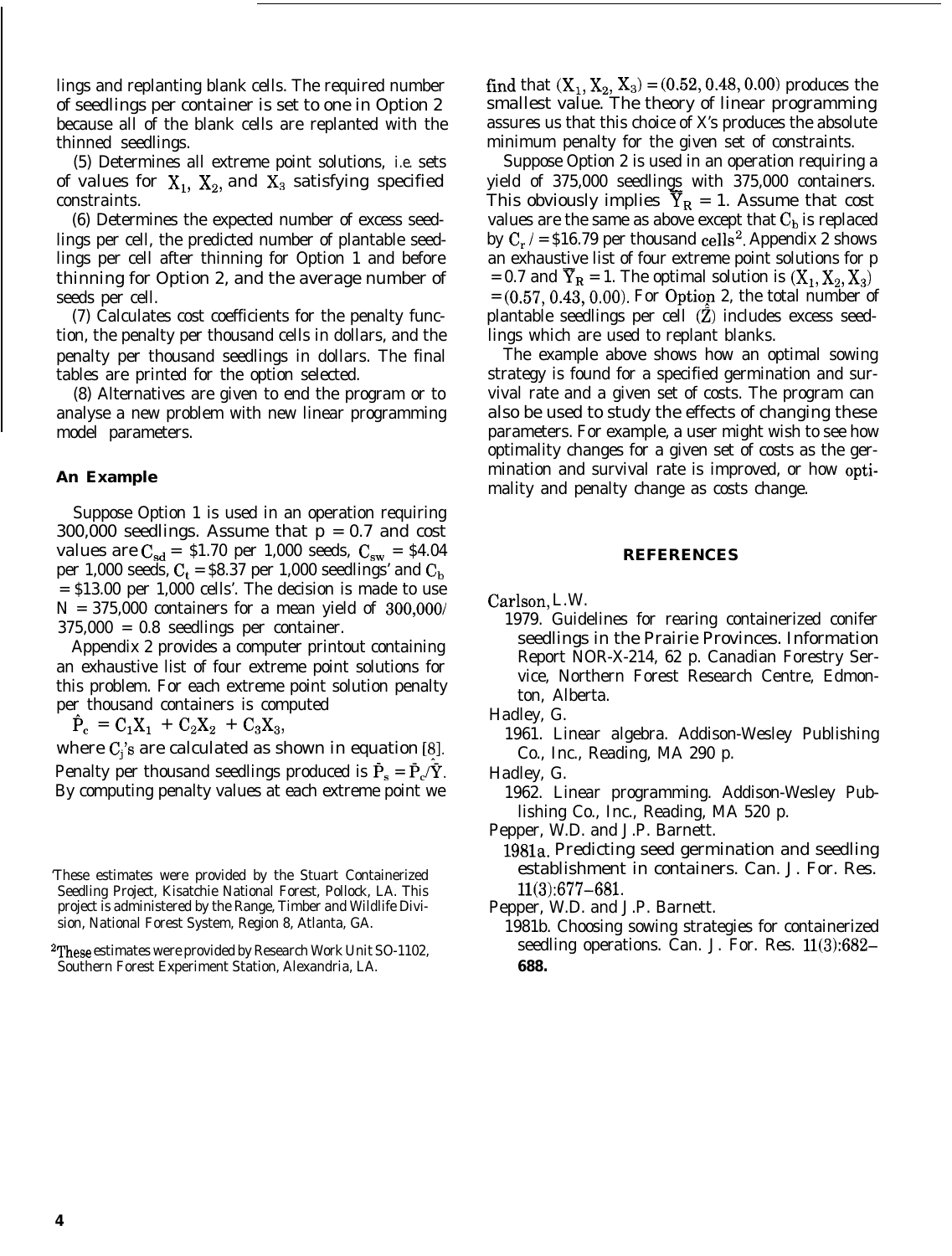# **APPENDIX** l-Listing of Program CONSOW

10 REM --PROGRAM CONSOW-- 20 REM 30 REM FOR A GIVEN CONTAINER SOWING OPERATION, THIS PROGRAM 40 REM DETERMINES A SET OF CONTAINER SOWING STRATEGIES WHICH 50 REM SATISFY CERTAIN SPECIFIED CONSTRAINTS. THE SOWING 60 REM STRATEGY WITH THE SMALLEST PENALTY PER CELL OR PENALTY 70 REM PER SEEDLING IS OPTIMUM IN THE SENSE THAT IT DOES THE 80 REM MOST EFFICIENT JOB OF DEALING WITH THE PROBLEM OF BLANK 90 REM CELLS. 100 REM THERE ARE TWO OPTIONS AVAILABLE TO THE USER. SOWING 110 REM STRATEGIES FOR OPTION 1 ARE EXPECTED TO PRODUCE THE 120 REM REQUIRED NUMBER OF SEEDLINGS WITHOUT REPLANTING BLANK ! 130 REM CELLS. EXCESS SEEDLINGS ARE THINNED AND DISCARDED. 140 REM OPTION 2 SOWING STRATEGIES ARE EXPECTED TO PRODUCE THE 150 REM REQUIRED NUMBER OF SEEDLINGS BY REPLANTING BLANK CELLS 160 REM WITH EXCESS SEEDLINGS. EACH SOWING STRATEGY IS REQUIRED 170 REM TO PRODUCE A SUFFICIENT NUMBER OF EXCESS SEEDLINGS TO 180 REM REPLANT ALL BLANK CELLS. ANY EXCESS SEEDLINGS NOT USED 190 REM FOR REPLANTING BLANK CELLS ARE THINNED AND DISCARDED.<br>200 REM THE PROGRAM WILL PROMPT THE USER FOR INFORMATION THE PROGRAM WILL PROMPT THE USER FOR INFORMATION 210 REM REGARDING THE COST COMPONENTS, THE ESTIMATED GERMINATION 220 REM AND SURVIVAL RATES, AND THE REQUIRED NUMBER OF SEEDLINGS 230 REM PER CONTAINER. THE REQUIRED NUMBER OF SEEDLINGS PER 240 REM CONTAINER IS DETERMINED BY DIVIDING THE REQUIRED NUMBER 250 REM OF SEEDLINGS BY THE TOTAL NUMBER OF AVAILABLE CONTAINERS. 260 REM THE FOLLOWING VARIABLE NAMES APPEAR IN THE COLUMN 270 REM HEADINGS IN TABLES PRODUCED BY THE PROGRAM: 280 REM<br>290 REM P - ESTIMATED GERMINATION AND SURVIVAL RATE 300 REM<br>310 REM YBAR - REQUIRED NUMBER OF SEEDLINGS PER CELL 320 REM 330 REM  $Xl$  - FRACTION OF TOTAL NUMBER OF CELLS RECEIVING 340 REM 1 SEED 350 REM 360 REM **x2** - FRACTION OF TOTAL NUMBER OF CELLS RECEIVING 370 REM 2 SEEDS **380** REM 390 REM **x3** - FRACTION OF TOTAL NUMBER OF CELLS RECEIVING 400 REM 3 SEEDS 410 REM 420 REM SBAR - AVERAGE NUMBER OF SEEDS PER CELL 430 REM 440 REM YHAT - PREDICTED NUMBER OF PLANTABLE SEEDLINGS 450 REM AFTER EXCESS SEEDLINGS HAVE BEEN 460 REM THINNED AND REPLANTED OR DISCARDED 470 REM 480 REM ZHAT - TOTAL NUMBER OF PLANTABLE SEEDLINGS 490 REM BEFORE THINNING 500 REM 510 REM EHAT - PREDICTED NUMBER OF EXCESS SEEDLINGS 520 REM<br>530 REM PENALTY - ECONOMIC INDEX OF EFFICIENCY **540** REM **550** REM 560 IF  $AS="N"$  THEN 850 570 DISP "OPTION 1 OR OPTION 2? 1 OR 2"; **<sup>5</sup>**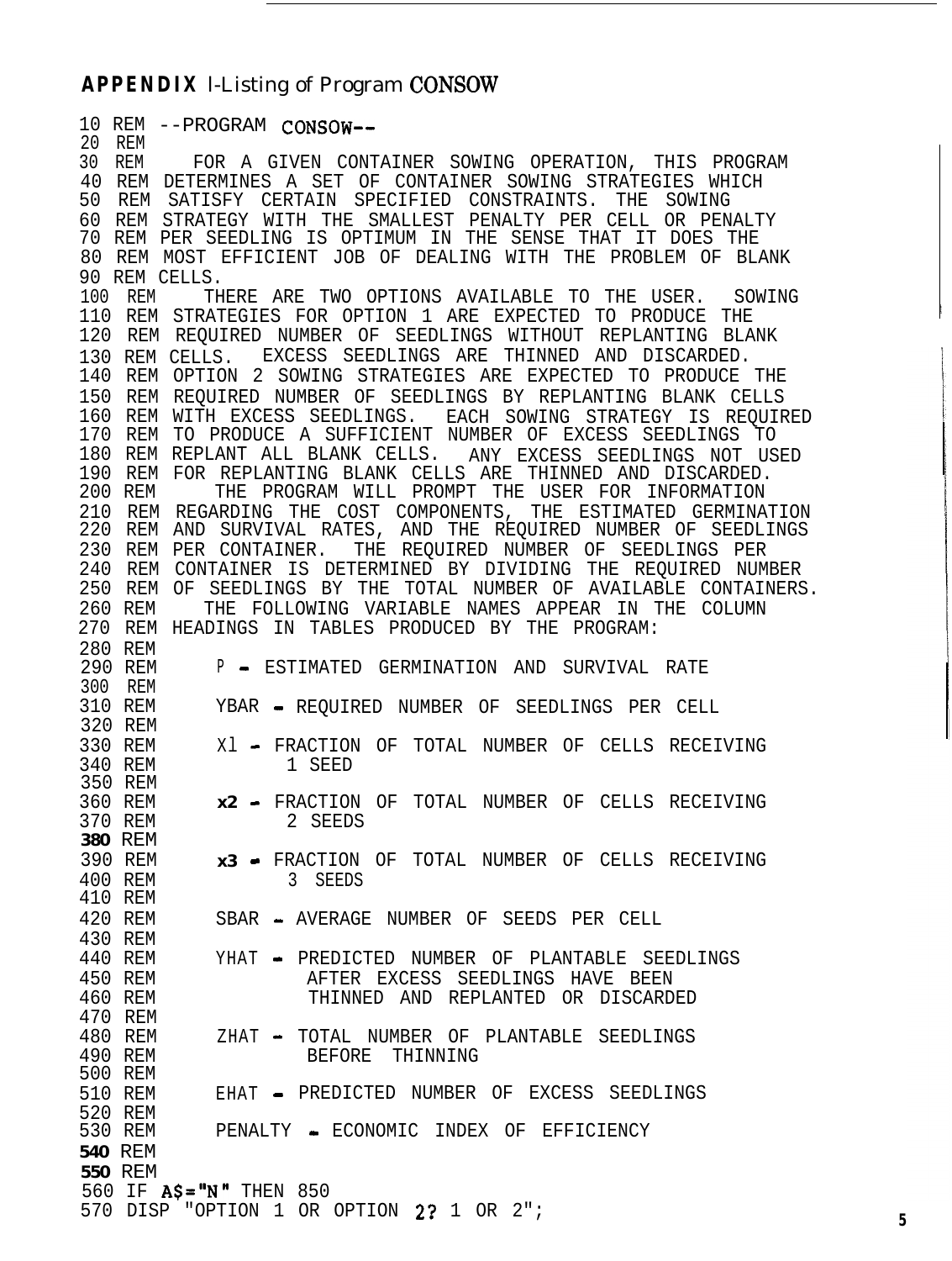```
580 INPUT Y
590 PRINT
600 PRINT
610 REM *** PRINT HEADINGS ***
620 IF Y=2 THEN 650
630 PRINT TAB8" OPTION ONE SOWING STRATEGIES"
640 GOT0 660
650 PRINT TAB8" OPTION TWO SOWING STRATEGIES"
660 PRINT
670 PRINT
680 IF Y-2 THEN 740
690 WRITE (15,710)" ";
700 WRITE (15,720)
710 FORMAT 16X,"EXTREME POINT SOLUTIONS",lOX,"YHAT",3X,"EHAT"
720 FORMAT 5X, "PENALTY"
730 GOT0 780
740 WRITE (15,760)" ";
750 WRITE (15,770)
760 FORMAT 16X,"EXTREME POINT SOLUTIONS",10X,"ZHAT",3X,"EHAT"
770 FORMAT 5X, "PENALTY'
780 WRITE (15,790)" "
790 FORMAT 49X,"PER",4X,"PER",4X,"PER",5X,"PER"
800 WRITE (15,820)" ";
810 WRITE (15,830)" ";
820 FORMAT 8X,"P",3X,"YBAR",4X,"X1",5X,"X2",5X,"X3",5X,"SBA
830 FORMAT 4X,"CELL",2X,"CELL",3X,"CELL",4X,"M SDLGS"
840 PRINT
850 IF BS = "N" THEN 1010
860 REM *** FIND THE GERMINATION AND SURVIVAL RATE ***
870 DISP "ENTER ESTIMATED GERMINATION AND"
880 WAIT 3000
890 DISP "SURVIVAL RATE":
900 INPUT P
910 REM *** CALCULATE BINOMIAL PROBABILITIES ***
920 Pl=l-P
930 P2=P
940 P 3= (1-P)^2950 P4=2*P*(1-P)960 P5=(1-P)970 P6=3*P*(1-P)^2980 P7=P*P
990 P8=3*P*P*(l-P)
1000 P9=P<sup>2</sup>3
1010 IF C$="N" THEN 1110
1020 REM *** DETERMINE THE COST COEFFICIENTS ***
1030 DISP "ENTER COST PER 1000 SEEDS":
1040 INPUT Sl
1050 DISP "ENTER COST / M SEEDS FOR SOWING":
1060 INPUT S2
1070 DISP "ENTER COST / M SEEDLINGS FOR"
1080 WAIT 3000
1090 DISP "THINNING SEEDLINGS NOT USED";
1100 INPUT T
1110 REM *** BEGINNING OF OPTION 1 SOWING STRATEGY ***
1120 IF Y=2 THEN 2250
1130 IF A\ = "Y" THEN 1150
1140 IF DS = "N" THEN 1250
```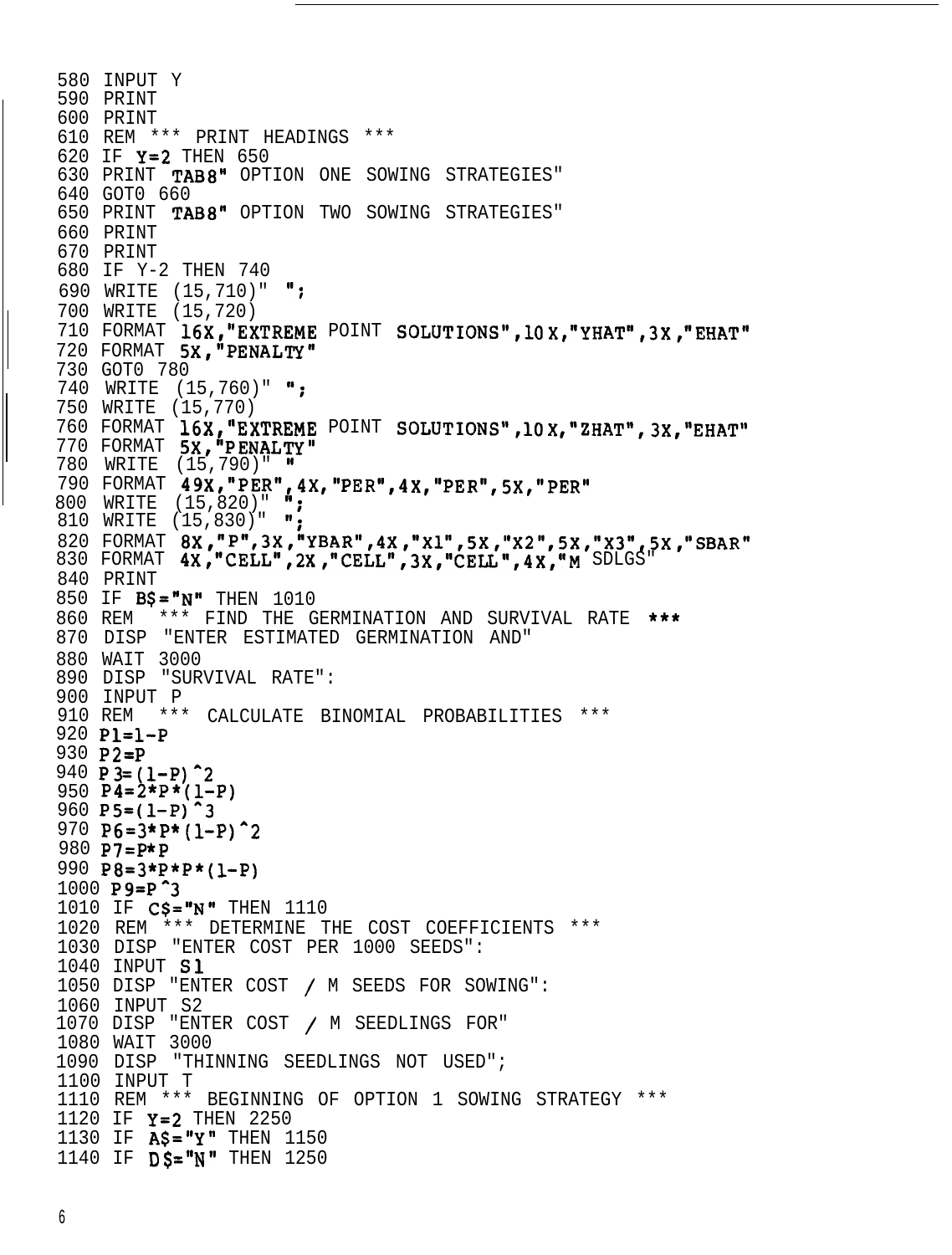1150 REM \*\*\* DETERMINE THE NUMBER OF SEEDLINGS PER CELL \*\*\* 1160 DISP "ENTER REQUIRED NUMBER" 1170 WAIT 3000 1180 DISP "OF SEEDLINGS PER CONTAINER"; 1190 INPUT A4 1200 REM \*\*\* CALCULATE PROPORTION CONSTRAINT COEFFICIENTS \*\*\*  $1210$  Al=P2 1220  $A2 = P4 + P7$ 1230  $A3 = P6 + P8 + P9$ 1240 REM \*\*\* CALCULATE THE SEED PROPORTIONS \*\*\*  $1250$   $DI = A3 - A2$  $1260$   $D2 = A3 - A1$  $1270$   $D3 = A2 - A1$ 1280  $X2 = (A3/D1) - (A4/D1)$ 1290  $X3 = (-A2/D1) + (A4/D1)$ 1300  $Y1 = (A3/D2) - (A4/D2)$ 1310  $Y3 = (-A1/D2) + (A4/D2)$ 1320  $Z1 = (A2/D3) - (A4/D3)$ 1330  $Z2 = (-A1/D3) + (A4/D3)$ 1340 IF  $\angle$ AS="Y" THEN 1360 1350 IF  $C$ \$="N" THEN 1400 1360 DISP "ENTER COST PER 1000 CELLS" 1370 WAIT 3000 1380 DISP "FOR CARRYING BLANKS"; 1390 INPUT B 1400 x2=x2+0.000001 1410 x3=x3+0.000001 1420 Y1=Y1+0.000001  $1430 \quad Y3 = Y3 + 0.000001$  $1440$   $21=21+0.000001$  $1450$   $Z2=Z2+0.000001$ 1460 REM \*\*\* CALCULATE PENALTY COST COEFFICIENTS \*\*\* 1470 Cl=B\*P1 1480 C2=S1+S2+B\*P3+T\*P7 1490  $C3=2*(S1+S2)+B*P5+T*P8+2*T*P9$ 1500 REM \*\*\* CALCULATE THE EXPECTED NUMBER OF EXCESS 1510 REM SEEDLINGS PER CELL \*\*\* 1520 El=P7 1530 **Bl=P3** 1540  $E2 = P8 + 2*P9$ 1550 B<sub>2</sub>=P<sub>5</sub> 1560  $E3 = P7 * X2 + P8 * X3 + 2 * P9 * X3$ 1570  $B3 = P3 * X2 + P5 * X3$ 1580 E4=P8\*Y3+2\*P9\*Y3 1590  $B4 = P1*Y1+P5*Y3$ 1600  $E5 = P7 * Z2$ 1610  $B5 = P1 * Z1 + P3 * Z2$ 1620 REM \*\*\* CALCULATE THE PENALTY PER THOUSAND CELLS 1630 REM IN DOLLARS \*\*\*  $1640$  Wl=C2 1650 W2=C3 1660  $W3 = C2*x2 + C3*x3$  $1670 W4 = C1*Y1+C3*Y3$ 1680 W5=Cl\*Zl+C2\*Z2 1690 REM \*\*\* CALCULATE THE PREDICTED NUMBER OF PLANTABLE 1700 REM SEEDLINGS PER CELL AFTER THINNING \*\*\* 1710 T1=A2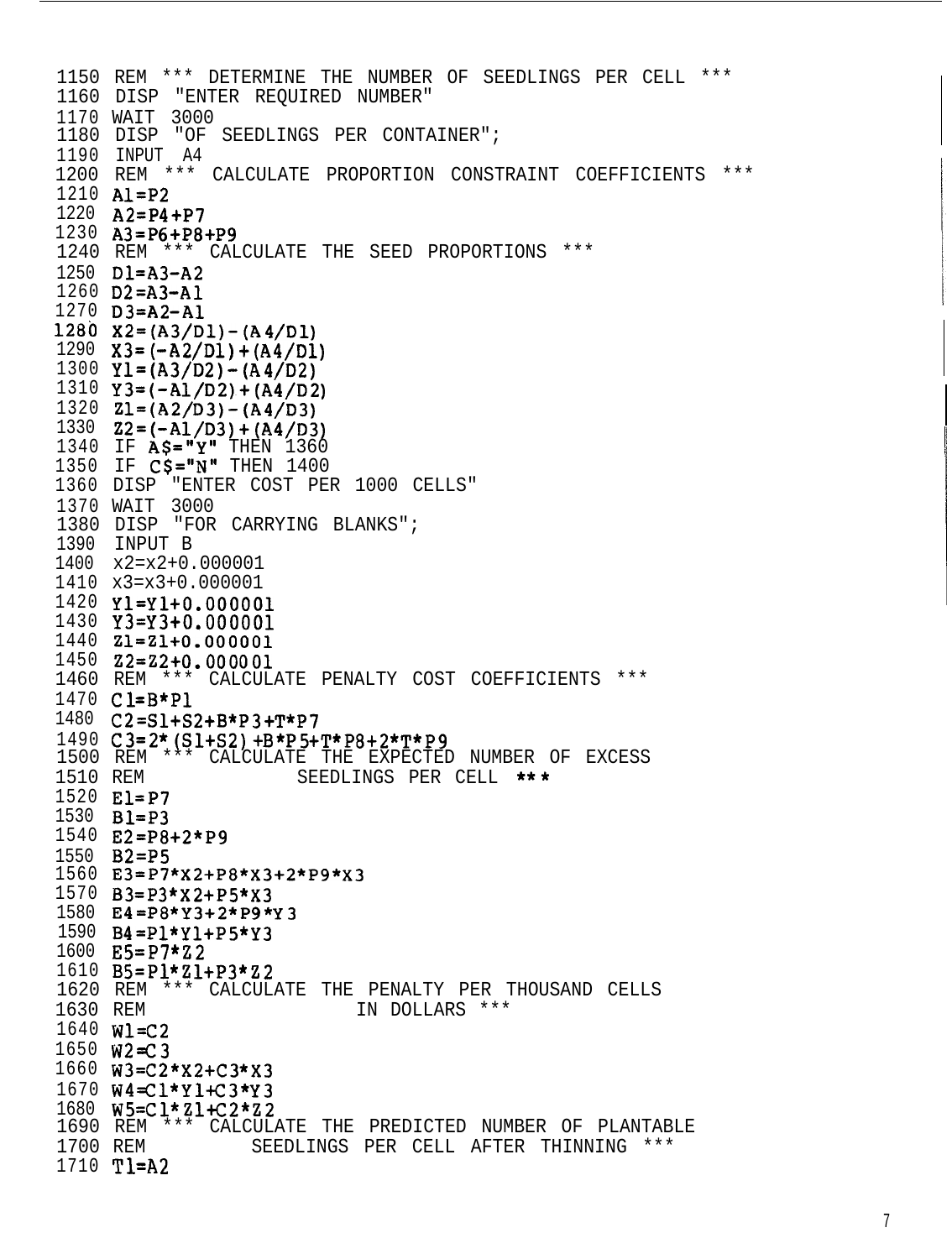```
1720 T2=A3
1730 T3=A2*X2+A3*X3
1740 T3=T3+0.000001
1750 T4=Al*Yl+A3*Y3
1760 T4=T4+0.000001
1770 TS=Al*Zl+A2*Z2
1780 T5=T5+0.000001
1790 REM *** CALCULATE NUMBER OF SEEDS PER CELL ***
1800 Q1=2
1810 Q2=3
1820 Q3=2*X2+3*X3
1830 Q4=Y1+3*Y3
1840 QS=Z1+2*22
1850 REM *** CALCULATE PENALTY PER THOUSAND SEEDLINGS
1860 REM IN DOLLARS ***
1870 Vl=Wl/Tl
1880 V2=W2/T2
1890 V3=W3/T3
1900 V4=W4/T4
1910 VS=W5/T5
1920 REM *** PRINT THE RESULTS ***
1930 PRINT
1940 IF T1<A4 THEN 2000
1950 WRITE (15,1970)P,A4;
1960 WRITE (15,1980)Q1,Tl,El,W1,Vl:
1970 FORMAT 6X,F4.l,lX,F5.2,3X,"0.00",3X,"1.00",3X,"0.00"
1980 FORMAT 3X,F5.2,3X,F5.2,2X,F5.2,2X,F6.2,2X,F6.2
1990 PRINT
2000 IF T2<A4 THEN 2060
2010 NRITE (15,2030)P,A4;
2020 WRITE (15,2040)Q2,T2,E2,W2,V2
2030 FORMAT 6X,F4.1,1X,F5.2,3X,"0.00",3X,'0.00",3X,"1.00"
2040 FORMAT 3X,F5.2,3X,F5.2,2XIF5.2,2X,F6.2,2X,F6.2
2050 PRINT
2060 IF T3<A4 OR X2<0.0001 OR X3<0.0001 THEN 2120
2070 WRITE (15,2090)P,A4,X2,X3:
2080 WRITE (15,2100)Q3,T3,E3,W3,V3:
2090 FORMAT 6X,F4.1,1X,F5.2,3X,'O.OO",2X,F5.2,2X,F5.2
2100 FORMAT 3X,F5.2,3X,F5.2,2XIF5.2,2X,F6.2,2X,F6.2
2110 PRINT
2120 IF T4<A4 OR Yl<O.OOOl OR Y3<0.0001 THEN 2180
2130 WRITE (15,2150)P,A4,Yl,Y3;
2140 WRITE (15, 2160) Q4, T4, E4, W4, V4;
2150 FORMAT 6X,F4.l,lX,F5.2,2X,F5.2,3X,"O.OO",2X,F5.2
2160 FORMAT 3X, F5.2,3X, F5.2,2X, F5.2, 2X, F6.2, 2X, F6.2
2170 PRINT
2180 IF TS<A4 OR Zl<O.OOOl OR Z2<0.0001 THEN 2230
2190 WRITE (15,2210)P,A4,Zl,Z2;
2200 WRITE (15,2220)Q5,T5,E5,W5,V5;
2210 FORMAT 6X,F4.1,1X,F5i2,2X,F5.2,2X,F5.2,3X,"0.001
2220 FORMAT 3X, F5.2, 3X, F5.2, 2X, F5.2, 2X, F6.2, 2X, F6.2
2230 PRINT
2240 GOT0 3360
2250 REM *** OPTION 2 SOWING STRATEGY ***
2260 Al=P2
2270 A2=P4+2*P7
2280 A3=P6+2*P8+3*P9
```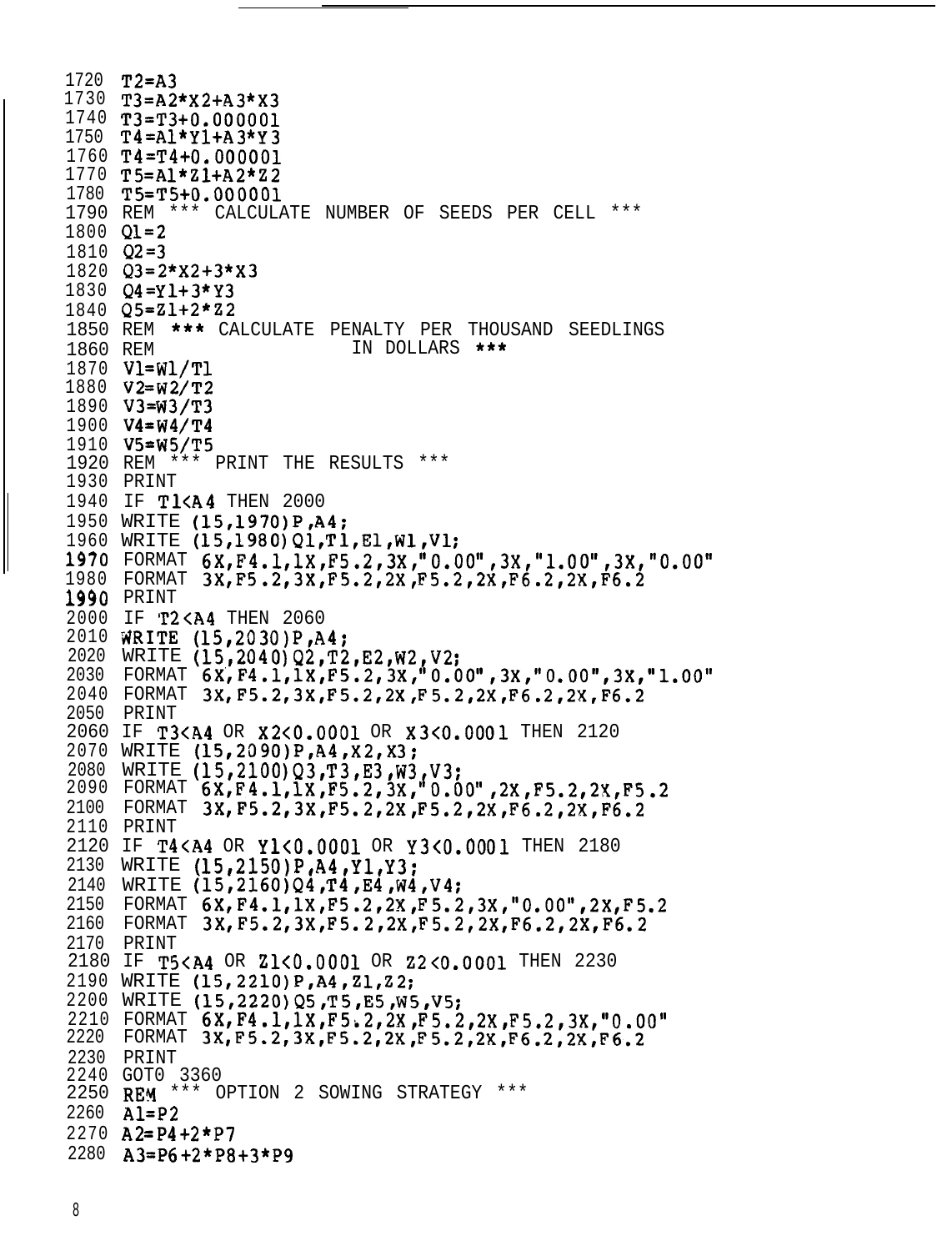```
2290 \text{ A4} = 12300 Bl =- Pl
2310 B2=P7-P3
2320 B3=P8+(2*P9)-P5
2330 IF AS="Y" THEN 2350
2340 IF CS="N" THEN 2440
2350 DISP "ENTER COST PER 1000 SEEDLINGS"
2360 WAIT 3000
2370 DISP "FOR REMOVING THE REQUIRED NUMBER"
2380 WAIT 3000
2390 DISP "OF EXCESS SEEDLINGS AND"
2400 WAIT 3000
2410 DISP "REPLANTING BLANKS";
2420 INPUT R
2430 REM *** CALCULATE PENALTY COST COEFFICIENTS ***
2440 CL=(R-T)*P12450 C2 = S1 + S2 + (R - T) * P3 + T * P72460 C 3= 2* (S 1+S2) + (R-T) * P5+T* P8 + 2*T* P9
2470 D1=B3-B2
2480 D2=B3-B1
2490 D3=B2-B1
2500 REM *** CALCULATE SEED PROPORTIONS ***
2510 X2=B3/D1
2520 X2=X2+0.000001
2530 \quad X3 = -B2/D12540 X3=X3+0.000001
2550 Y1 = B3/D22560 Y1=Y1+0.000001
2570 Y3 = -B1/D22580 Y3=Y3+0.000001
2590 Z1=B2/D3
2600 Z1=Z1+0.000001
2610 \quad Z2 = -B1/D32620 Z2 = Z2 + 0.0000012630 REM *** CALCULATE EXCESS SEEDLINGS ***
2640 El=P7
2650 Q1 = P32660 E2=P8+2*P9
2670 Q2 = P52680 E3=P7*X2+P8*X3+2*P9*X3
2690 03=P3*X2+P5*X3
2700 E4=P8*Y3+2*P9*Y3
2710 O4 = P1*Y1 + P5*Y32720 E5=P7*Z2
2730 O5=Pl*Z1+P3*Z2
2740 REM *** CALCULATE THE PENALTY PER THOUSAND CELLS
2750 REM
                            IN DOLLARS ***
2760 Wl=C2
2770 W2=C3
2780 W3=C2*X2+C3*X3
2790 W4=Cl*Y1+C3*Y3
2800 W5=Cl*Zl+C2*Z2
2810 REM *** CALCULATE NUMBER OF SEEDS PER CELL ***
2820 Q1=2
2830 Q2=32840 Q3=2*X2+3*X3
2850 Q4 = Y1 + 3*Y3
```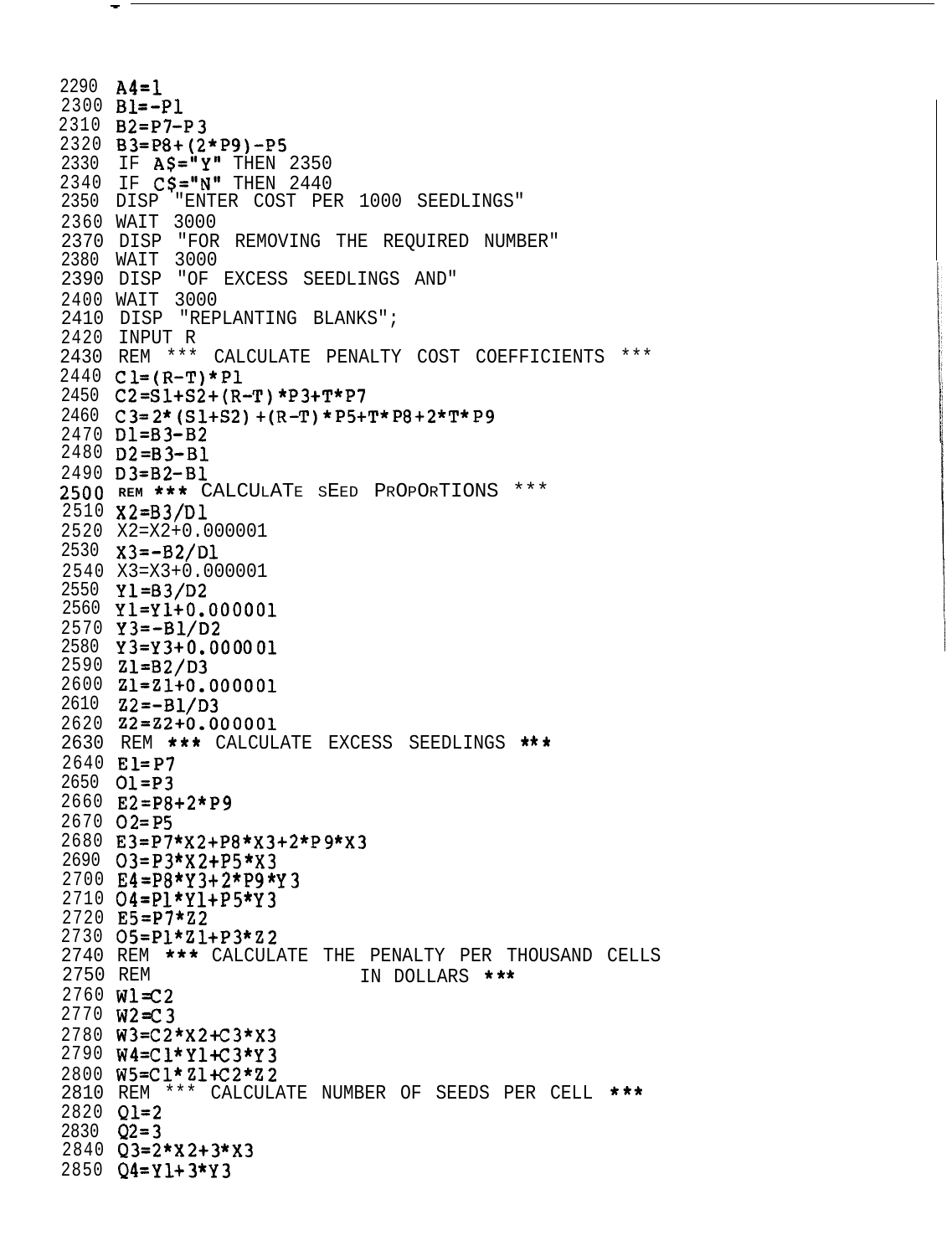```
2860 Q5=21+2*22
2870 REM *** CALCULATE THE PREDICTED NUMBER OF PLANTABLE
2880 REM SEEDLINGS PER CELL AFTER THINNING ***
2890 Tl=A2
2900 T2=A3
2910 T3=A2*X2+A3*X3
2920 T3=T3+0.000001
2930 T4=Al*Yl+A3*Y3
2940 T4=T4+0.000001
2950 TS=Al*Zl+A2*Z2
2960 T5=T5+0.000001
2970 REM *** CALCULATE THE PENALTY PER THDUSAND
2980 REM SEEDLINGS IN DOLLARS ***
2990 Vl=Wl/Tl
3000 V2=W2/T2
3010 V3=W3/T3
3020 V4=W4/T4
3030 V5=W5/T5
3040 PRINT
3050 REM *** PRINT TABLES ***
3060 IF T1<1 OR E1<01 THEN 3120
3070 WRITE (15,3090)P,A4;
3080 WRITE (15,3100)Q1,T1,El,W1,V1
3090 FORMAT 6X,F4.1,1X,F5.2,3X,"0.00",3X,"1.00",3X,"0.00"
3100 FORMAT 3XrF5.2,3X,F5.2,2X,F5.2,2X,F6.2,2X,F6.2
3110 PRINT
3120 IF T2<1 OR E2<02 THEN 3180
3130 WRITE (15,3150)P,A4:
3140 WRITE (15,3160)Q2,T2,E2,W2,V2;
3150 FORMAT 6X,F4.1,1X~F5.2,3X,"0.00",3X,"O.O0",3X,"1.00"
3160 FORMAT 3X,F5.2,3X,F5;2,2X,F5.2,2X,F6,.2,2X,F6.2
3170 PRINT
3180 IF T3<1 OR E3<03 OR X2<=0.0001 OR X3<=0.0001 THEN 3240
3190 WRITE (15,3210)P,A4,X2,X3;
3200 WRITE (15,3220)Q3,T3,E3,W3,V3;
3210 FORMAT 6X, F4.1,1X, F5.2,3X,"0.00", 2X, F5.2, 2X, F5.2
3220 FORMAT 3X, F5.2,3X, F5.2,2X, F5.2,2X, F6.2,2X, F6.2
3230 PRINT
3240 IF T4<1 OR E4<04 OR Yl<=O.OOOl OR Y3<=0.0001 THEN 3300
3250 WRITE (15,3270)P,A4,Yl,Y3:
3260 WRITE (15,3280)Q4,T4,E4,W4,V4;
3270 FORMAT 6X, F4.1, 1X, F5.2, 2X, F5.2, 3X, "0.00", 2X, F5.2
3280 FORMAT 3X, F5.2,3X, F5.2,2X, F5.2,2X, F6.2, 2X, F6.2
3290 PRINT
3300 IF T5<1 OR E5<05 OR Zl<=O.OOOl OR Z2<=0.0001 THEN 3360
3310 WRITE (15,3330)P,h4,Zl,Z2;
3320 WRITE (15,3340)QS,T5,ES,W5,V5;
3330 FORMAT 6X,F4.l,lX,F5.2,2X,F5.2,2X,F5.2,3X,"O.00"
3340 FORMAT 3XrF5.2,3X,F5.2,2X,F5.2,2X,F6.2,2X,F6.2
3350 PRINT
3360 DISP "TO ANSWER FOLLOWING QUESTIONS m
3370 WAIT 3000
3380 DISP "TYPE Y OR N"
3390 WAIT 3000
3400 DISP "IF MORE CHANGES, TYPE Y";
3410 INPUT E$
3420 IF E$="N" THEN 3640
```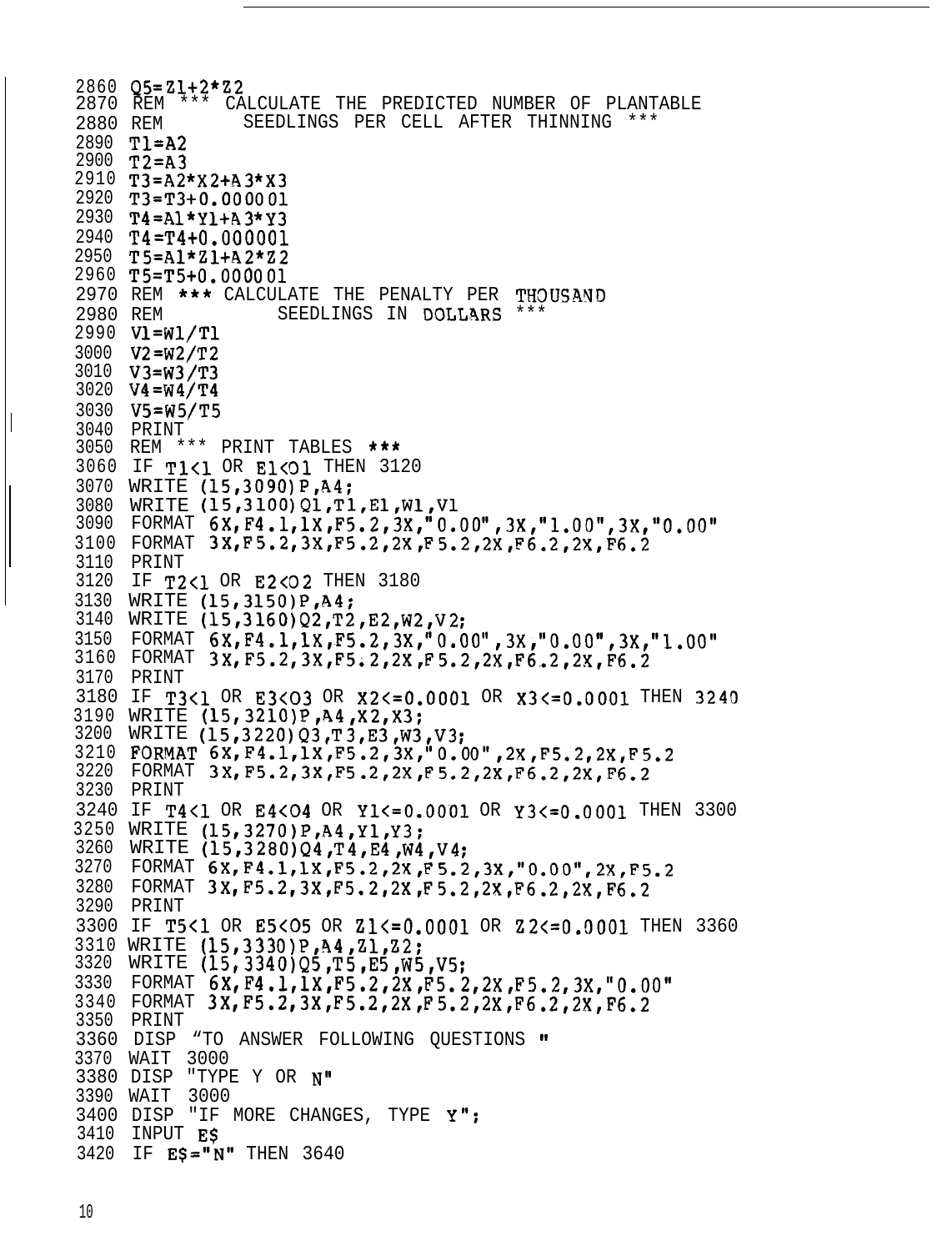3430 DISP "TO BEGIN NEW PAGE, TYPE Y"; INPUT A\$ WAIT 3000 3460 DISP "TO CHANGE VALUE OF GERMINATION" WAIT 3000 3480 DISP "AND SURVIVAL RATE, TYPE Y"; INPUT B\$ WAIT 3000 3510 DISP " TO CHANGE THE COST COMPONENTS, " WAIT 3000 3530 DISP "TYPE Y"; INPUT C\$ WAIT 3000 3560 DISP "TO CHANGE VALUE OF REQUIRED" WAIT 3000 3580 'DISP "NUMBER OF SEEDLINGS PER CELL" WAIT 3000 3600 DISP "IN OPTION 1, TYPE Y"; INPUT D\$ WAIT 2000 GOT0 560 END WAIT 2000 GOT0 560 END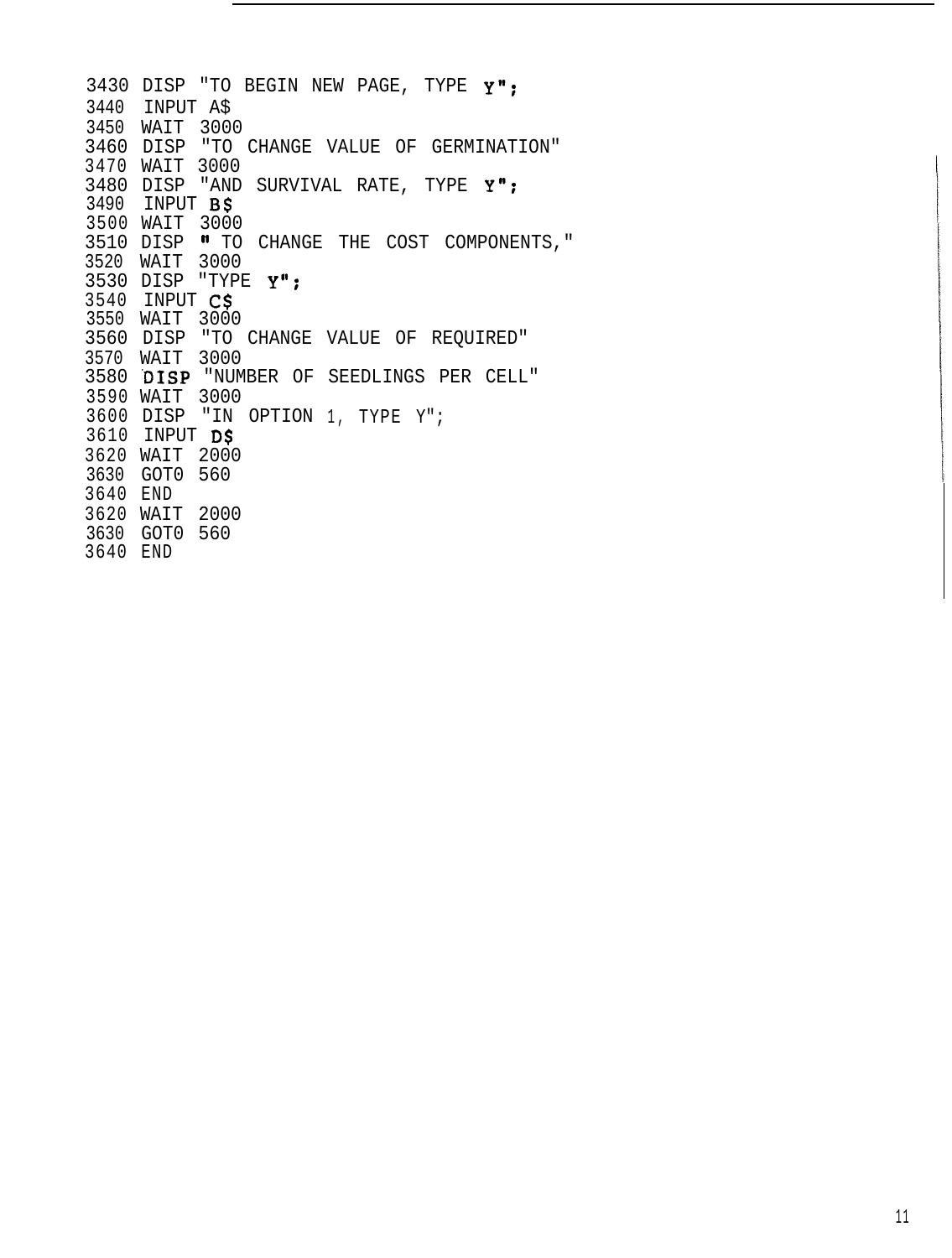# **APPENDIX 2-Output of Sample Problems**

#### OPTION ONE SOWING STRATEGIES ----------------------------

|                          |                              | F.XTR F.MF.                  | POINT                        | SOLUTIONS                    |                              | YHAT<br>PER                  | <b>FHAT</b><br>PER           | PENALTY PENALTY<br>PER          | PER                             |
|--------------------------|------------------------------|------------------------------|------------------------------|------------------------------|------------------------------|------------------------------|------------------------------|---------------------------------|---------------------------------|
|                          | YBAR                         | XI.                          | x2                           | x3                           | SBAR                         | CELL                         | CELL                         | M CELLS                         | M SDLGS                         |
| 0.7<br>0.7<br>0.7<br>0.7 | 0.80<br>0.80<br>0.80<br>0.80 | 0.00<br>0.00<br>0.63<br>0.52 | 1.00<br>0.00<br>0.00<br>0.48 | 0.00<br>1.00<br>0.37<br>0.00 | 2.00<br>3.00<br>1.73<br>1.48 | 0.91<br>0.97<br>0.80<br>0.80 | 0.49<br>1.13<br>0.41<br>0.23 | 11.01<br>21.26<br>10.26<br>7.29 | 12.10<br>21.85<br>12.83<br>9.11 |

#### OPTION TWO SOWING STRATEGIES ----------------------------

|     |                  | <b>EXTREME</b> |      | POINT SOLUTIONS |      | ZHFT<br>PER   | EHAT<br>PER | PENALTY PENALTY<br>PER | PER   |
|-----|------------------|----------------|------|-----------------|------|---------------|-------------|------------------------|-------|
| P   | YBAR             | Χl             | x 2. | x3              | SBAR | CELL          | CELL        | M CELLS M SDLGS        |       |
|     | $0.7 \quad 1.00$ | 0.00           | 1.00 | 0.00            | 2.00 | $1.4 \quad 0$ | 0.49        | 10.60                  | 7.57  |
| 0.7 | 1.00             | 0.00           | 0.00 | 1.00            | 3.00 | 2.10          | 1.13        | 21.14                  | 10.07 |
| 0.7 | 1.00             | 0.79           | 0.00 | 0.21            | 1.43 | 1.00          | 0.24        | 6.51                   | 6.51  |
| 0.7 | 1.00             | 0.57           | 0.43 | 0.00            | 1.43 | 1.00          | 0.21        | 5.99                   | 5.99  |